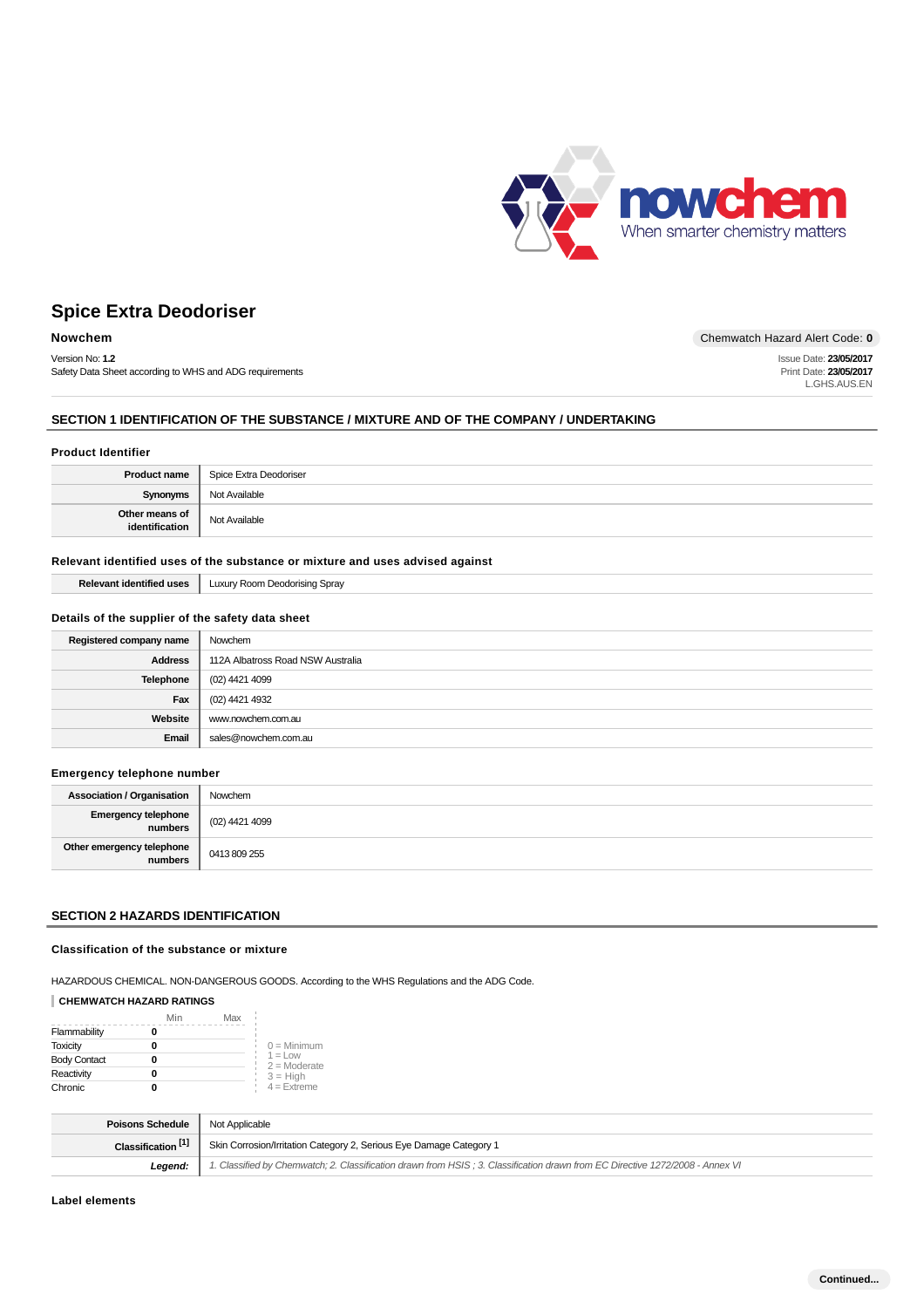| Hazard pictogram(s)                  | 系,            |
|--------------------------------------|---------------|
|                                      |               |
| <b>SIGNAL WORD</b><br>-------------- | <b>DANGER</b> |

#### **Hazard statement(s)**

| JO4.<br>$\sim$ $\sim$ | $\sim$<br>ition |
|-----------------------|-----------------|
| 1946<br>JK            |                 |

## **Precautionary statement(s) Prevention**

| P <sub>101</sub> | If medical advice is needed, have product container or label at hand.      |
|------------------|----------------------------------------------------------------------------|
| P102             | Keep out of reach of children.                                             |
| P103             | Read label before use.                                                     |
| P280             | Wear protective gloves/protective clothing/eye protection/face protection. |

#### **Precautionary statement(s) Response**

| P305+P351+P338 | IF IN EYES: Rinse cautiously with water for several minutes. Remove contact lenses, if present and easy to do. Continue rinsing. |
|----------------|----------------------------------------------------------------------------------------------------------------------------------|
| P310           | Immediately call a POISON CENTER or doctor/physician.                                                                            |
| P362           | Take off contaminated clothing and wash before reuse.                                                                            |
| P302+P352      | IF ON SKIN: Wash with plenty of soap and water.                                                                                  |
| P332+P313      | If skin irritation occurs: Get medical advice/attention.                                                                         |

#### **Precautionary statement(s) Storage**

Not Applicable

#### **Precautionary statement(s) Disposal**

Not Applicable

## **SECTION 3 COMPOSITION / INFORMATION ON INGREDIENTS**

#### **Substances**

See section below for composition of Mixtures

#### **Mixtures**

| <b>CAS No</b> | %ľweiaht1 | Name                                         |
|---------------|-----------|----------------------------------------------|
| 9016-45-9     | $<$ 10    | nonylphenol ethoxylate, EO9                  |
| 68424-85-1    | $<$ 10    | benzyl C12-16-alkyldimethylammonium chloride |

## **SECTION 4 FIRST AID MEASURES**

#### **Description of first aid measures**

| <b>Eye Contact</b>  | If this product comes in contact with the eyes:<br>Immediately hold eyelids apart and flush the eye continuously with running water.<br>Ensure complete irrigation of the eye by keeping eyelids apart and away from eye and moving the eyelids by occasionally lifting the upper and lower lids.<br>Continue flushing until advised to stop by the Poisons Information Centre or a doctor, or for at least 15 minutes.<br>Transport to hospital or doctor without delay.<br>Removal of contact lenses after an eye injury should only be undertaken by skilled personnel. |
|---------------------|----------------------------------------------------------------------------------------------------------------------------------------------------------------------------------------------------------------------------------------------------------------------------------------------------------------------------------------------------------------------------------------------------------------------------------------------------------------------------------------------------------------------------------------------------------------------------|
| <b>Skin Contact</b> | If skin contact occurs:<br>Flush skin and hair with running water (and soap if available).<br>Seek medical attention in event of irritation.                                                                                                                                                                                                                                                                                                                                                                                                                               |
| Inhalation          | If fumes, aerosols or combustion products are inhaled remove from contaminated area.<br>• Other measures are usually unnecessary.                                                                                                                                                                                                                                                                                                                                                                                                                                          |
| Ingestion           | Immediately give a glass of water.<br>First aid is not generally required. If in doubt, contact a Poisons Information Centre or a doctor.<br>For advice, contact a Poisons Information Centre or a doctor.                                                                                                                                                                                                                                                                                                                                                                 |

## **Indication of any immediate medical attention and special treatment needed**

Treat symptomatically.

## **SECTION 5 FIREFIGHTING MEASURES**

### **Extinguishing media**

- There is no restriction on the type of extinguisher which may be used.
- Use extinguishing media suitable for surrounding area.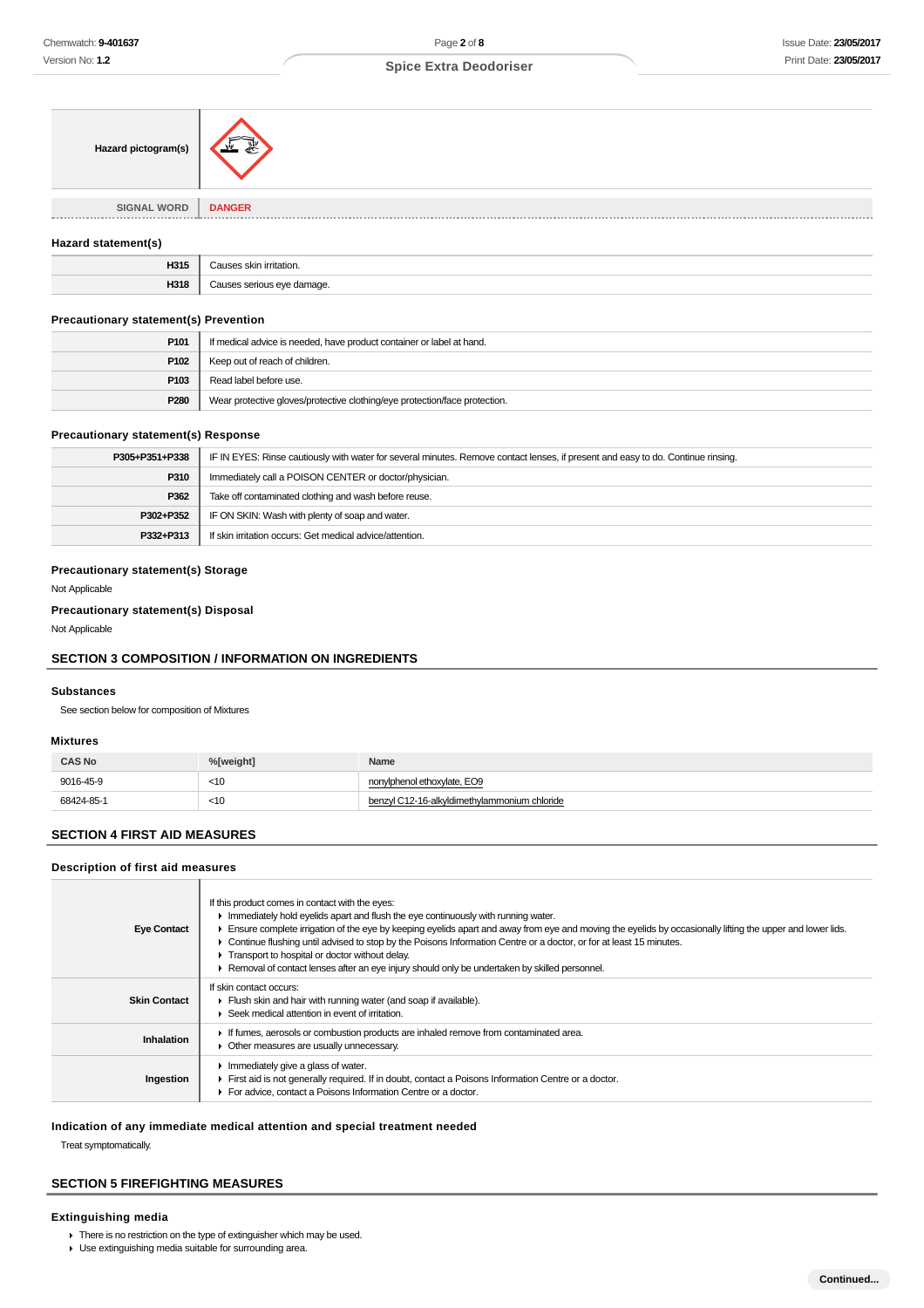### **Special hazards arising from the substrate or mixture**

| <b>Fire Incompatibility</b>    | None known. |
|--------------------------------|-------------|
|                                |             |
| <b>Advice for firefighters</b> |             |

| <b>Fire Fighting</b>         | Alert Fire Brigade and tell them location and nature of hazard.<br>$\blacktriangleright$ Wear breathing apparatus plus protective gloves in the event of a fire.<br>Prevent, by any means available, spillage from entering drains or water courses.<br>Use fire fighting procedures suitable for surrounding area.<br>DO NOT approach containers suspected to be hot.<br>• Cool fire exposed containers with water spray from a protected location.<br>If safe to do so, remove containers from path of fire.<br>Equipment should be thoroughly decontaminated after use. |
|------------------------------|----------------------------------------------------------------------------------------------------------------------------------------------------------------------------------------------------------------------------------------------------------------------------------------------------------------------------------------------------------------------------------------------------------------------------------------------------------------------------------------------------------------------------------------------------------------------------|
| <b>Fire/Explosion Hazard</b> | $\triangleright$ Non combustible.<br>▶ Not considered a significant fire risk, however containers may burn.<br>May emit corrosive fumes.                                                                                                                                                                                                                                                                                                                                                                                                                                   |
| <b>HAZCHEM</b>               | Not Applicable                                                                                                                                                                                                                                                                                                                                                                                                                                                                                                                                                             |

### **SECTION 6 ACCIDENTAL RELEASE MEASURES**

#### **Personal precautions, protective equipment and emergency procedures**

See section 8

#### **Environmental precautions**

See section 12

### **Methods and material for containment and cleaning up**

| <b>Minor Spills</b> | Clean up all spills immediately.<br>Avoid breathing vapours and contact with skin and eyes.<br>Control personal contact with the substance, by using protective equipment.<br>Contain and absorb spill with sand, earth, inert material or vermiculite.<br>$\triangleright$ Wipe up.<br>• Place in a suitable, labelled container for waste disposal.                                                                                                                                                                                                                                                                                                   |
|---------------------|---------------------------------------------------------------------------------------------------------------------------------------------------------------------------------------------------------------------------------------------------------------------------------------------------------------------------------------------------------------------------------------------------------------------------------------------------------------------------------------------------------------------------------------------------------------------------------------------------------------------------------------------------------|
| <b>Major Spills</b> | Moderate hazard.<br>$\triangleright$ Clear area of personnel and move upwind.<br>• Prevent, by any means available, spillage from entering drains or water course.<br>Stop leak if safe to do so.<br>• Contain spill with sand, earth or vermiculite.<br>Collect recoverable product into labelled containers for recycling.<br>Collect solid residues and seal in labelled drums for disposal.<br>▶ Wash area and prevent runoff into drains.<br>After clean up operations, decontaminate and launder all protective clothing and equipment before storing and re-using.<br>If contamination of drains or waterways occurs, advise emergency services. |

Personal Protective Equipment advice is contained in Section 8 of the SDS.

### **SECTION 7 HANDLING AND STORAGE**

### **Precautions for safe handling**

| Safe handling     | Avoid all personal contact, including inhalation.<br>▶ Wear protective clothing when risk of exposure occurs.<br>$\blacktriangleright$ Use in a well-ventilated area.<br>• When handling, <b>DO NOT</b> eat, drink or smoke.<br>▶ Keep containers securely sealed when not in use.<br>Avoid physical damage to containers.<br>Always wash hands with soap and water after handling.<br>► Work clothes should be laundered separately. Launder contaminated clothing before re-use.<br>• Use good occupational work practice.<br>• Observe manufacturer's storage and handling recommendations contained within this SDS. |
|-------------------|--------------------------------------------------------------------------------------------------------------------------------------------------------------------------------------------------------------------------------------------------------------------------------------------------------------------------------------------------------------------------------------------------------------------------------------------------------------------------------------------------------------------------------------------------------------------------------------------------------------------------|
| Other information |                                                                                                                                                                                                                                                                                                                                                                                                                                                                                                                                                                                                                          |

### **Conditions for safe storage, including any incompatibilities**

| Suitable container      | ▶ Packing as recommended by manufacturer.<br>• Check all containers are clearly labelled and free from leaks. |
|-------------------------|---------------------------------------------------------------------------------------------------------------|
| Storage incompatibility | None known                                                                                                    |
|                         |                                                                                                               |

## **SECTION 8 EXPOSURE CONTROLS / PERSONAL PROTECTION**

## **Control parameters**

## **OCCUPATIONAL EXPOSURE LIMITS (OEL)**

**INGREDIENT DATA**

Not Available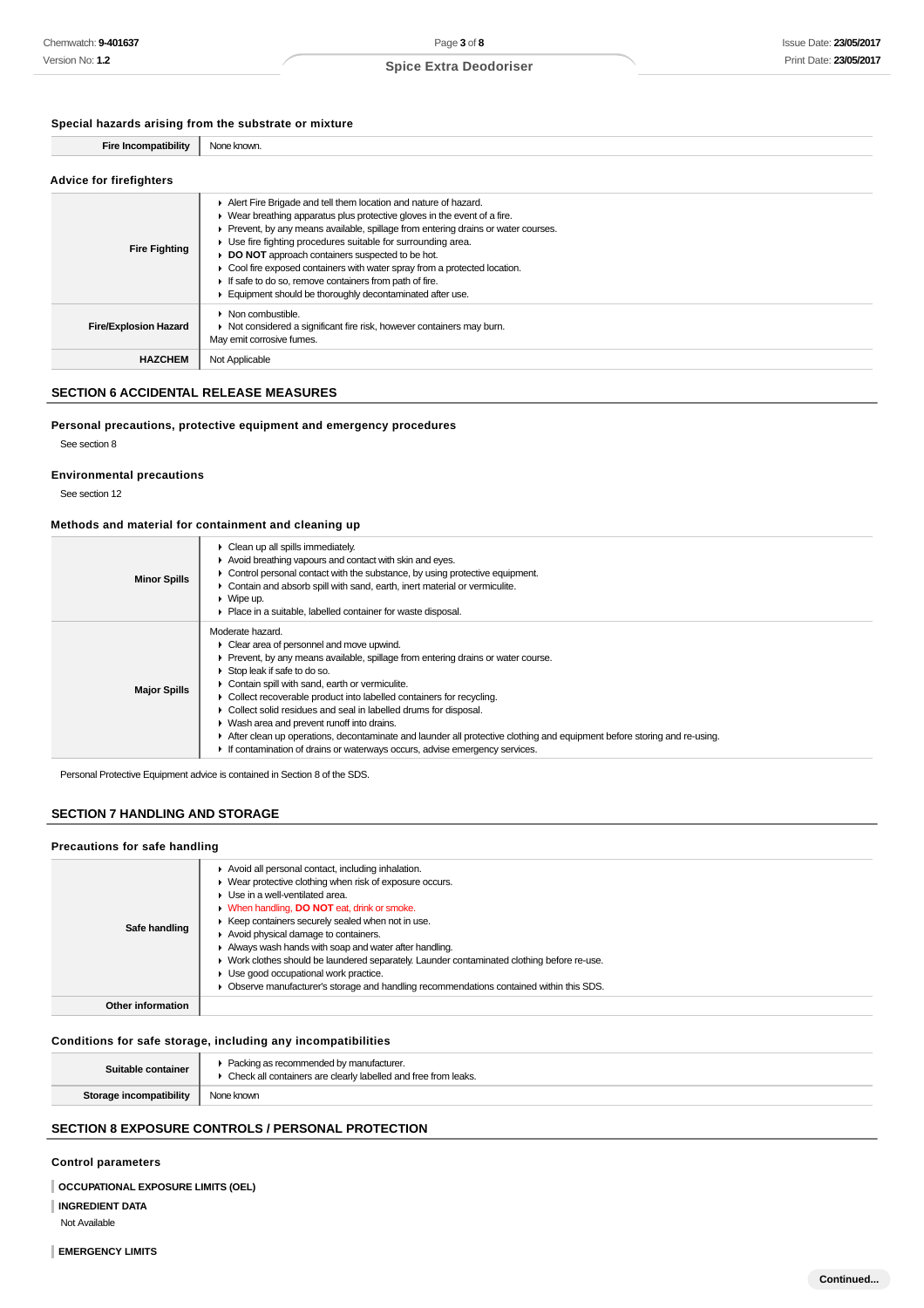| Ingredient                                          | <b>Material name</b>                                                   |                     | TEEL-1             | TEEL-2            | TEEL-3    |
|-----------------------------------------------------|------------------------------------------------------------------------|---------------------|--------------------|-------------------|-----------|
| nonylphenol ethoxylate, EO9                         | Ethoxylated nonylphenol; (Nonyl phenyl polyethylene glycol ether)      |                     | 1 $mq/m3$          | 11 $mq/m3$        | 260 mg/m3 |
| benzyl C12-16-<br>alkyldimethylammonium<br>chloride | Quaternary ammonium compounds, benzyl-C12-C16-alkyldimethyl, chlorides |                     | $1.3 \text{ mg/m}$ | $14 \text{ mg/m}$ | 84 mg/m3  |
| Ingredient                                          | <b>Original IDLH</b>                                                   | <b>Revised IDLH</b> |                    |                   |           |
| nonylphenol ethoxylate, EO9                         | Not Available<br>Not Available                                         |                     |                    |                   |           |
| benzyl C12-16-<br>alkyldimethylammonium<br>chloride | Not Available                                                          | Not Available       |                    |                   |           |

#### **MATERIAL DATA**

Sensory irritants are chemicals that produce temporary and undesirable side-effects on the eyes, nose or throat. Historically occupational exposure standards for these irritants have been based on observation of workers' responses to various airborne concentrations. Present day expectations require that nearly every individual should be protected against even minor sensory irritation and exposure standards are established using uncertainty factors or safety factors of 5 to 10 or more. On occasion animal no-observable-effect-levels (NOEL) are used to determine these limits where human results are unavailable. An additional approach, typically used by the TLV committee (USA) in determining respiratory standards for this group of chemicals, has been to assign ceiling values (TLV C) to rapidly acting irritants and to assign short-term exposure limits (TLV STELs) when the weight of evidence from irritation, bioaccumulation and other endpoints combine to warrant such a limit. In contrast the MAK Commission (Germany) uses a five-category system based on intensive odour, local irritation, and elimination half-life. However this system is being replaced to be consistent with the European Union (EU) Scientific Committee for Occupational Exposure Limits (SCOEL); this is more closely allied to that of the USA. OSHA (USA) concluded that exposure to sensory irritants can:

cause inflammation

- cause increased susceptibility to other irritants and infectious agents
- lead to permanent injury or dysfunction
- permit greater absorption of hazardous substances and
- $\blacktriangleright$  acclimate the worker to the irritant warning properties of these substances thus increasing the risk of overexposure.

#### **Exposure controls**

| Appropriate engineering<br>controls | Engineering controls are used to remove a hazard or place a barrier between the worker and the hazard. Well-designed engineering controls can be highly<br>effective in protecting workers and will typically be independent of worker interactions to provide this high level of protection.<br>The basic types of engineering controls are:<br>Process controls which involve changing the way a job activity or process is done to reduce the risk.<br>Enclosure and/or isolation of emission source which keeps a selected hazard 'physically' away from the worker and ventilation that strategically 'adds' and<br>'removes' air in the work environment. Ventilation can remove or dilute an air contaminant if designed properly. The design of a ventilation system must match<br>the particular process and chemical or contaminant in use.<br>Employers may need to use multiple types of controls to prevent employee overexposure.<br>General exhaust is adequate under normal operating conditions. If risk of overexposure exists, wear SAA approved respirator. Correct fit is essential to obtain<br>adequate protection. Provide adequate ventilation in warehouse or closed storage areas.                                                                                                                                                                                                                                                                                                                                        |
|-------------------------------------|------------------------------------------------------------------------------------------------------------------------------------------------------------------------------------------------------------------------------------------------------------------------------------------------------------------------------------------------------------------------------------------------------------------------------------------------------------------------------------------------------------------------------------------------------------------------------------------------------------------------------------------------------------------------------------------------------------------------------------------------------------------------------------------------------------------------------------------------------------------------------------------------------------------------------------------------------------------------------------------------------------------------------------------------------------------------------------------------------------------------------------------------------------------------------------------------------------------------------------------------------------------------------------------------------------------------------------------------------------------------------------------------------------------------------------------------------------------------------------------------------------------------------------------------------|
| <b>Personal protection</b>          |                                                                                                                                                                                                                                                                                                                                                                                                                                                                                                                                                                                                                                                                                                                                                                                                                                                                                                                                                                                                                                                                                                                                                                                                                                                                                                                                                                                                                                                                                                                                                      |
| Eye and face protection             | Safety glasses with side shields.<br>► Contact lenses may pose a special hazard; soft contact lenses may absorb and concentrate irritants. A written policy document, describing the wearing of<br>lenses or restrictions on use, should be created for each workplace or task. This should include a review of lens absorption and adsorption for the class of<br>chemicals in use and an account of injury experience. Medical and first-aid personnel should be trained in their removal and suitable equipment should be<br>readily available. In the event of chemical exposure, begin eye irrigation immediately and remove contact lens as soon as practicable. Lens should be removed<br>at the first signs of eye redness or irritation - lens should be removed in a clean environment only after workers have washed hands thoroughly. [CDC NIOSH<br>Current Intelligence Bulletin 59], [AS/NZS 1336 or national equivalent]                                                                                                                                                                                                                                                                                                                                                                                                                                                                                                                                                                                                              |
| <b>Skin protection</b>              | See Hand protection below                                                                                                                                                                                                                                                                                                                                                                                                                                                                                                                                                                                                                                                                                                                                                                                                                                                                                                                                                                                                                                                                                                                                                                                                                                                                                                                                                                                                                                                                                                                            |
| Hands/feet protection               | ▶ Wear chemical protective gloves, e.g. PVC.<br>For general applications, gloves with a thickness typically greater than 0.35 mm, are recommended.<br>It should be emphasised that glove thickness is not necessarily a good predictor of glove resistance to a specific chemical, as the permeation efficiency of the<br>glove will be dependent on the exact composition of the glove material. Therefore, glove selection should also be based on consideration of the task<br>requirements and knowledge of breakthrough times.<br>Glove thickness may also vary depending on the glove manufacturer, the glove type and the glove model. Therefore, the manufacturers' technical data should<br>always be taken into account to ensure selection of the most appropriate glove for the task.<br>Note: Depending on the activity being conducted, gloves of varying thickness may be required for specific tasks. For example:<br>Thinner gloves (down to 0.1 mm or less) may be required where a high degree of manual dexterity is needed. However, these gloves are only<br>likely to give short duration protection and would normally be just for single use applications, then disposed of.<br>Thicker gloves (up to 3 mm or more) may be required where there is a mechanical (as well as a chemical) risk i.e. where there is abrasion or<br>puncture potential<br>Gloves must only be wom on clean hands. After using gloves, hands should be washed and dried thoroughly. Application of a non-perfumed moisturiser is<br>recommended. |
| <b>Body protection</b>              | See Other protection below                                                                                                                                                                                                                                                                                                                                                                                                                                                                                                                                                                                                                                                                                                                                                                                                                                                                                                                                                                                                                                                                                                                                                                                                                                                                                                                                                                                                                                                                                                                           |
| Other protection                    | Barrier cream.<br>Skin cleansing cream.<br>$\blacktriangleright$ Eye wash unit.                                                                                                                                                                                                                                                                                                                                                                                                                                                                                                                                                                                                                                                                                                                                                                                                                                                                                                                                                                                                                                                                                                                                                                                                                                                                                                                                                                                                                                                                      |
| <b>Thermal hazards</b>              | Not Available                                                                                                                                                                                                                                                                                                                                                                                                                                                                                                                                                                                                                                                                                                                                                                                                                                                                                                                                                                                                                                                                                                                                                                                                                                                                                                                                                                                                                                                                                                                                        |

### **SECTION 9 PHYSICAL AND CHEMICAL PROPERTIES**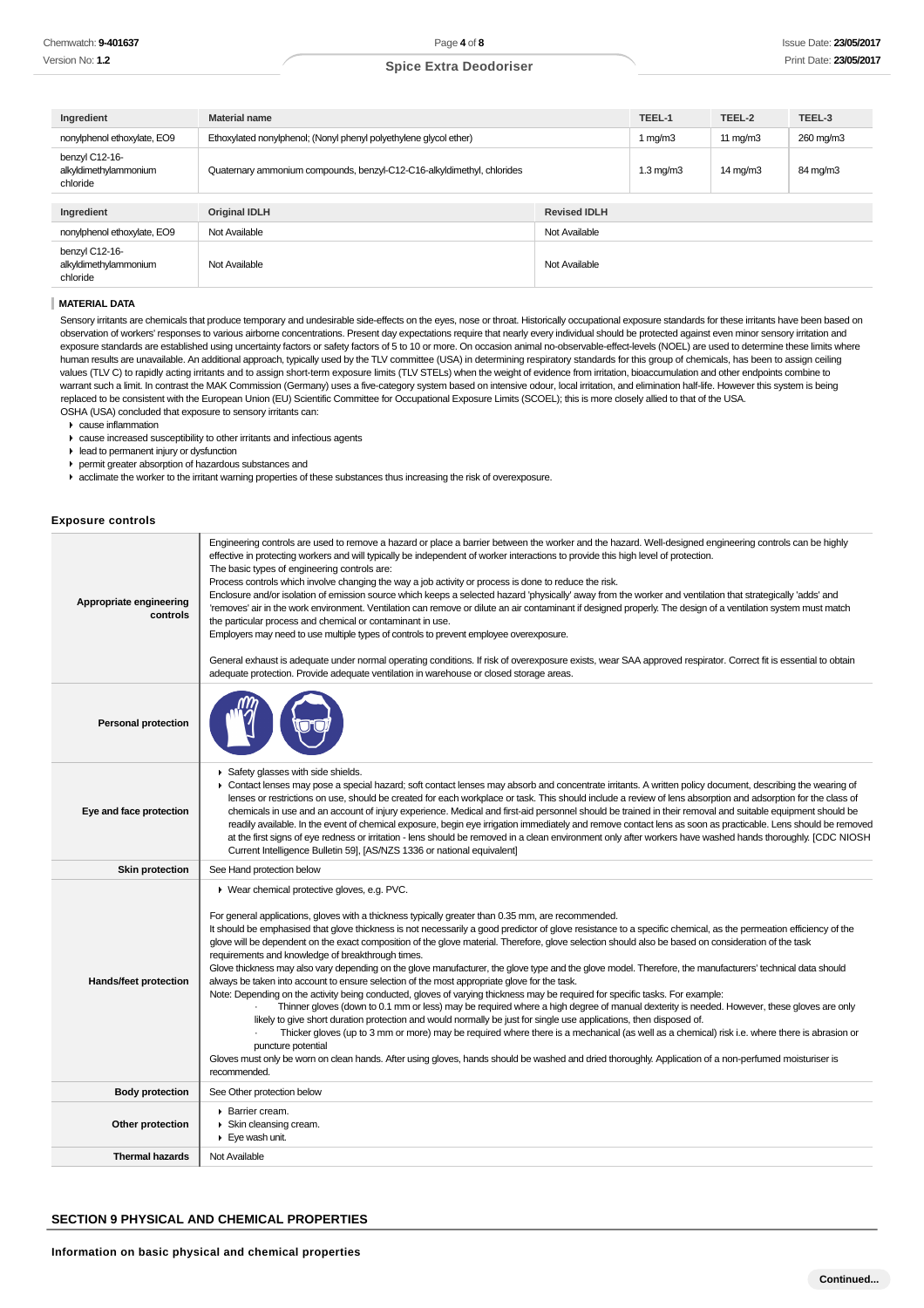| Appearance                                      | Clear Straw Coloured Liquid |                                                   |               |
|-------------------------------------------------|-----------------------------|---------------------------------------------------|---------------|
|                                                 |                             |                                                   |               |
| <b>Physical state</b>                           | Liquid                      | Relative density (Water = 1)                      | $0.99 - 1.01$ |
| Odour                                           | Spice                       | <b>Partition coefficient</b><br>n-octanol / water | Not Available |
| <b>Odour threshold</b>                          | Not Available               | Auto-ignition temperature<br>$(^{\circ}C)$        | Not Available |
| pH (as supplied)                                | $7 - 9$                     | Decomposition<br>temperature                      | Not Available |
| Melting point / freezing<br>point (°C)          | Not Available               | <b>Viscosity (cSt)</b>                            | Not Available |
| Initial boiling point and<br>boiling range (°C) | Not Available               | Molecular weight (g/mol)                          | Not Available |
| Flash point (°C)                                | Not Available               | <b>Taste</b>                                      | Not Available |
| <b>Evaporation rate</b>                         | Not Available               | <b>Explosive properties</b>                       | Not Available |
| Flammability                                    | Non Flammable               | <b>Oxidising properties</b>                       | Not Available |
| Upper Explosive Limit (%)                       | Not Available               | Surface Tension (dyn/cm or<br>$mN/m$ )            | Not Available |
| Lower Explosive Limit (%)                       | Not Available               | <b>Volatile Component (%vol)</b>                  | Not Available |
| Vapour pressure (kPa)                           | Not Available               | Gas group                                         | Not Available |
| Solubility in water (g/L)                       | Miscible                    | pH as a solution (1%)                             | Not Available |
| Vapour density (Air = 1)                        | Not Available               | VOC g/L                                           | Not Available |

## **SECTION 10 STABILITY AND REACTIVITY**

| Reactivity                                 | See section 7                                                                                                                        |
|--------------------------------------------|--------------------------------------------------------------------------------------------------------------------------------------|
| <b>Chemical stability</b>                  | • Unstable in the presence of incompatible materials.<br>▶ Product is considered stable.<br>Hazardous polymerisation will not occur. |
| Possibility of hazardous<br>reactions      | See section 7                                                                                                                        |
| <b>Conditions to avoid</b>                 | See section 7                                                                                                                        |
| Incompatible materials                     | See section 7                                                                                                                        |
| <b>Hazardous decomposition</b><br>products | See section 5                                                                                                                        |

## **SECTION 11 TOXICOLOGICAL INFORMATION**

### **Information on toxicological effects**

| Chemwatch: 9-401637                             | Page 5 of 8                                                                                                                                                                                                                                                                                                                                                                                                                                                                                                                                                                                                                                                                                                                                                                                                                                                                                                                                                                                                                                                                                                                                                                 |                                            | <b>Issue Date: 23/05/20</b> |
|-------------------------------------------------|-----------------------------------------------------------------------------------------------------------------------------------------------------------------------------------------------------------------------------------------------------------------------------------------------------------------------------------------------------------------------------------------------------------------------------------------------------------------------------------------------------------------------------------------------------------------------------------------------------------------------------------------------------------------------------------------------------------------------------------------------------------------------------------------------------------------------------------------------------------------------------------------------------------------------------------------------------------------------------------------------------------------------------------------------------------------------------------------------------------------------------------------------------------------------------|--------------------------------------------|-----------------------------|
| Version No: 1.2                                 | <b>Spice Extra Deodoriser</b>                                                                                                                                                                                                                                                                                                                                                                                                                                                                                                                                                                                                                                                                                                                                                                                                                                                                                                                                                                                                                                                                                                                                               |                                            | Print Date: 23/05/20        |
|                                                 |                                                                                                                                                                                                                                                                                                                                                                                                                                                                                                                                                                                                                                                                                                                                                                                                                                                                                                                                                                                                                                                                                                                                                                             |                                            |                             |
|                                                 |                                                                                                                                                                                                                                                                                                                                                                                                                                                                                                                                                                                                                                                                                                                                                                                                                                                                                                                                                                                                                                                                                                                                                                             |                                            |                             |
| Appearance                                      | Clear Straw Coloured Liquid                                                                                                                                                                                                                                                                                                                                                                                                                                                                                                                                                                                                                                                                                                                                                                                                                                                                                                                                                                                                                                                                                                                                                 |                                            |                             |
| <b>Physical state</b>                           | Liquid                                                                                                                                                                                                                                                                                                                                                                                                                                                                                                                                                                                                                                                                                                                                                                                                                                                                                                                                                                                                                                                                                                                                                                      | Relative density (Water = 1)               | $0.99 - 1.01$               |
|                                                 |                                                                                                                                                                                                                                                                                                                                                                                                                                                                                                                                                                                                                                                                                                                                                                                                                                                                                                                                                                                                                                                                                                                                                                             | <b>Partition coefficient</b>               |                             |
| Odour                                           | Spice                                                                                                                                                                                                                                                                                                                                                                                                                                                                                                                                                                                                                                                                                                                                                                                                                                                                                                                                                                                                                                                                                                                                                                       | n-octanol / water                          | Not Available               |
| <b>Odour threshold</b>                          | Not Available                                                                                                                                                                                                                                                                                                                                                                                                                                                                                                                                                                                                                                                                                                                                                                                                                                                                                                                                                                                                                                                                                                                                                               | Auto-ignition temperature<br>$(^{\circ}C)$ | Not Available               |
| pH (as supplied)                                | $7 - 9$                                                                                                                                                                                                                                                                                                                                                                                                                                                                                                                                                                                                                                                                                                                                                                                                                                                                                                                                                                                                                                                                                                                                                                     | Decomposition<br>temperature               | Not Available               |
| Melting point / freezing<br>point (°C)          | Not Available                                                                                                                                                                                                                                                                                                                                                                                                                                                                                                                                                                                                                                                                                                                                                                                                                                                                                                                                                                                                                                                                                                                                                               | <b>Viscosity (cSt)</b>                     | Not Available               |
| Initial boiling point and<br>boiling range (°C) | Not Available                                                                                                                                                                                                                                                                                                                                                                                                                                                                                                                                                                                                                                                                                                                                                                                                                                                                                                                                                                                                                                                                                                                                                               | Molecular weight (g/mol)                   | Not Available               |
| Flash point (°C)                                | Not Available                                                                                                                                                                                                                                                                                                                                                                                                                                                                                                                                                                                                                                                                                                                                                                                                                                                                                                                                                                                                                                                                                                                                                               | <b>Taste</b>                               | Not Available               |
| <b>Evaporation rate</b>                         | Not Available                                                                                                                                                                                                                                                                                                                                                                                                                                                                                                                                                                                                                                                                                                                                                                                                                                                                                                                                                                                                                                                                                                                                                               | <b>Explosive properties</b>                | Not Available               |
| Flammability                                    | Non Flammable                                                                                                                                                                                                                                                                                                                                                                                                                                                                                                                                                                                                                                                                                                                                                                                                                                                                                                                                                                                                                                                                                                                                                               | <b>Oxidising properties</b>                | Not Available               |
| Upper Explosive Limit (%)                       | Not Available                                                                                                                                                                                                                                                                                                                                                                                                                                                                                                                                                                                                                                                                                                                                                                                                                                                                                                                                                                                                                                                                                                                                                               | Surface Tension (dyn/cm or<br>mN/m)        | Not Available               |
| Lower Explosive Limit (%)                       | Not Available                                                                                                                                                                                                                                                                                                                                                                                                                                                                                                                                                                                                                                                                                                                                                                                                                                                                                                                                                                                                                                                                                                                                                               | <b>Volatile Component (%vol)</b>           | Not Available               |
| Vapour pressure (kPa)                           | Not Available                                                                                                                                                                                                                                                                                                                                                                                                                                                                                                                                                                                                                                                                                                                                                                                                                                                                                                                                                                                                                                                                                                                                                               | Gas group                                  | Not Available               |
| Solubility in water (g/L)                       | Miscible                                                                                                                                                                                                                                                                                                                                                                                                                                                                                                                                                                                                                                                                                                                                                                                                                                                                                                                                                                                                                                                                                                                                                                    | pH as a solution (1%)                      | Not Available               |
| Vapour density (Air = 1)                        | Not Available                                                                                                                                                                                                                                                                                                                                                                                                                                                                                                                                                                                                                                                                                                                                                                                                                                                                                                                                                                                                                                                                                                                                                               | VOC g/L                                    | Not Available               |
|                                                 |                                                                                                                                                                                                                                                                                                                                                                                                                                                                                                                                                                                                                                                                                                                                                                                                                                                                                                                                                                                                                                                                                                                                                                             |                                            |                             |
| <b>SECTION 10 STABILITY AND REACTIVITY</b>      |                                                                                                                                                                                                                                                                                                                                                                                                                                                                                                                                                                                                                                                                                                                                                                                                                                                                                                                                                                                                                                                                                                                                                                             |                                            |                             |
| Reactivity                                      | See section 7                                                                                                                                                                                                                                                                                                                                                                                                                                                                                                                                                                                                                                                                                                                                                                                                                                                                                                                                                                                                                                                                                                                                                               |                                            |                             |
| <b>Chemical stability</b>                       | • Unstable in the presence of incompatible materials.<br>Product is considered stable.<br>Hazardous polymerisation will not occur.                                                                                                                                                                                                                                                                                                                                                                                                                                                                                                                                                                                                                                                                                                                                                                                                                                                                                                                                                                                                                                          |                                            |                             |
| Possibility of hazardous<br>reactions           | See section 7                                                                                                                                                                                                                                                                                                                                                                                                                                                                                                                                                                                                                                                                                                                                                                                                                                                                                                                                                                                                                                                                                                                                                               |                                            |                             |
| <b>Conditions to avoid</b>                      | See section 7                                                                                                                                                                                                                                                                                                                                                                                                                                                                                                                                                                                                                                                                                                                                                                                                                                                                                                                                                                                                                                                                                                                                                               |                                            |                             |
| Incompatible materials                          | See section 7                                                                                                                                                                                                                                                                                                                                                                                                                                                                                                                                                                                                                                                                                                                                                                                                                                                                                                                                                                                                                                                                                                                                                               |                                            |                             |
| Hazardous decomposition<br>products             | See section 5                                                                                                                                                                                                                                                                                                                                                                                                                                                                                                                                                                                                                                                                                                                                                                                                                                                                                                                                                                                                                                                                                                                                                               |                                            |                             |
| <b>SECTION 11 TOXICOLOGICAL INFORMATION</b>     |                                                                                                                                                                                                                                                                                                                                                                                                                                                                                                                                                                                                                                                                                                                                                                                                                                                                                                                                                                                                                                                                                                                                                                             |                                            |                             |
| Information on toxicological effects            |                                                                                                                                                                                                                                                                                                                                                                                                                                                                                                                                                                                                                                                                                                                                                                                                                                                                                                                                                                                                                                                                                                                                                                             |                                            |                             |
| Inhaled                                         | The material is not thought to produce adverse health effects or irritation of the respiratory tract (as classified by EC Directives using animal models).                                                                                                                                                                                                                                                                                                                                                                                                                                                                                                                                                                                                                                                                                                                                                                                                                                                                                                                                                                                                                  |                                            |                             |
|                                                 | Nevertheless, good hygiene practice requires that exposure be kept to a minimum and that suitable control measures be used in an occupational setting.                                                                                                                                                                                                                                                                                                                                                                                                                                                                                                                                                                                                                                                                                                                                                                                                                                                                                                                                                                                                                      |                                            |                             |
| Ingestion                                       | The material has NOT been classified by EC Directives or other classification systems as 'harmful by ingestion'. This is because of the lack of corroborating<br>animal or human evidence. The material may still be damaging to the health of the individual, following ingestion, especially where pre-existing organ (e.g liver,<br>kidney) damage is evident. Present definitions of harmful or toxic substances are generally based on doses producing mortality rather than those producing<br>morbidity (disease, ill-health). Gastrointestinal tract discomfort may produce nausea and vomiting. In an occupational setting however, ingestion of insignificant<br>quantities is not thought to be cause for concern.                                                                                                                                                                                                                                                                                                                                                                                                                                               |                                            |                             |
| <b>Skin Contact</b>                             | Evidence exists, or practical experience predicts, that the material either produces inflammation of the skin in a substantial number of individuals following<br>direct contact, and/or produces significant inflammation when applied to the healthy intact skin of animals, for up to four hours, such inflammation being present<br>twenty-four hours or more after the end of the exposure period. Skin irritation may also be present after prolonged or repeated exposure; this may result in a<br>form of contact dermatitis (nonallergic). The dermatitis is often characterised by skin redness (erythema) and swelling (oedema) which may progress to<br>blistering (vesiculation), scaling and thickening of the epidermis. At the microscopic level there may be intercellular oedema of the spongy layer of the skin<br>(spongiosis) and intracellular oedema of the epidermis.<br>The material may accentuate any pre-existing dermatitis condition<br>Skin contact is not thought to have harmful health effects (as classified under EC Directives); the material may still produce health damage following entry<br>through wounds, lesions or abrasions. |                                            |                             |
| Eye                                             | When applied to the eye(s) of animals, the material produces severe ocular lesions which are present twenty-four hours or more after instillation.                                                                                                                                                                                                                                                                                                                                                                                                                                                                                                                                                                                                                                                                                                                                                                                                                                                                                                                                                                                                                          |                                            |                             |
| Chronic                                         | Long-term exposure to the product is not thought to produce chronic effects adverse to health (as classified by EC Directives using animal models);<br>nevertheless exposure by all routes should be minimised as a matter of course.                                                                                                                                                                                                                                                                                                                                                                                                                                                                                                                                                                                                                                                                                                                                                                                                                                                                                                                                       |                                            |                             |
|                                                 |                                                                                                                                                                                                                                                                                                                                                                                                                                                                                                                                                                                                                                                                                                                                                                                                                                                                                                                                                                                                                                                                                                                                                                             |                                            |                             |
|                                                 | <b>TOXICITY</b>                                                                                                                                                                                                                                                                                                                                                                                                                                                                                                                                                                                                                                                                                                                                                                                                                                                                                                                                                                                                                                                                                                                                                             | <b>IRRITATION</b>                          |                             |
| <b>Spice Extra Deodoriser</b>                   | Not Available                                                                                                                                                                                                                                                                                                                                                                                                                                                                                                                                                                                                                                                                                                                                                                                                                                                                                                                                                                                                                                                                                                                                                               | Not Available                              |                             |
|                                                 |                                                                                                                                                                                                                                                                                                                                                                                                                                                                                                                                                                                                                                                                                                                                                                                                                                                                                                                                                                                                                                                                                                                                                                             |                                            |                             |
|                                                 | <b>TOXICITY</b>                                                                                                                                                                                                                                                                                                                                                                                                                                                                                                                                                                                                                                                                                                                                                                                                                                                                                                                                                                                                                                                                                                                                                             | <b>IRRITATION</b>                          |                             |
| nonylphenol ethoxylate,                         | Oral (rat) LD50: 1310 mg/kgd <sup>[2]</sup>                                                                                                                                                                                                                                                                                                                                                                                                                                                                                                                                                                                                                                                                                                                                                                                                                                                                                                                                                                                                                                                                                                                                 | Eye (rabbit): 5 mg SEVERE                  |                             |
| EO <sub>9</sub>                                 |                                                                                                                                                                                                                                                                                                                                                                                                                                                                                                                                                                                                                                                                                                                                                                                                                                                                                                                                                                                                                                                                                                                                                                             |                                            |                             |
|                                                 |                                                                                                                                                                                                                                                                                                                                                                                                                                                                                                                                                                                                                                                                                                                                                                                                                                                                                                                                                                                                                                                                                                                                                                             | Skin (human): 15 mg/3D mild                |                             |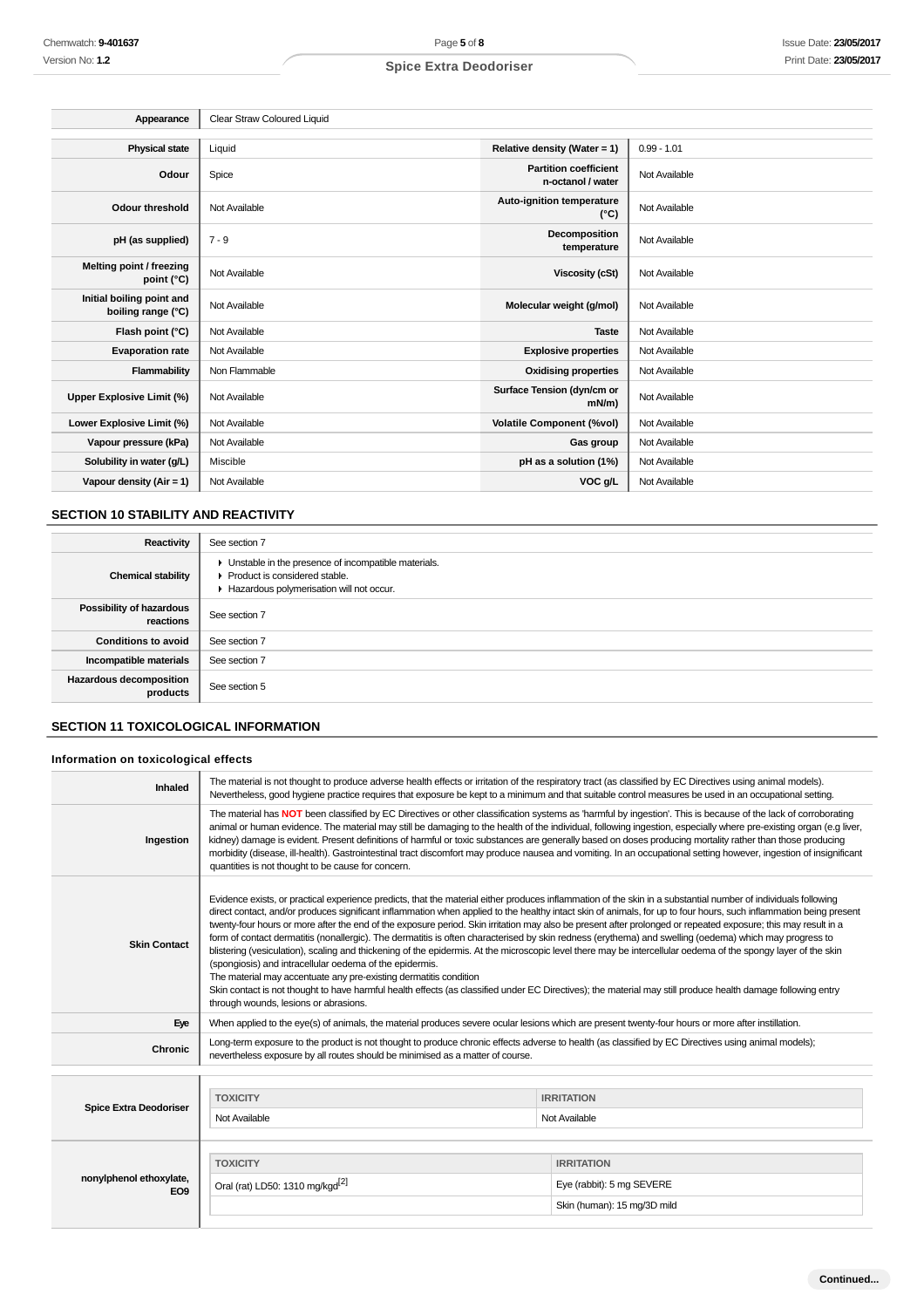Legend:  $\blacktriangleright$  - Data available but does not fill the criteria for classification<br>  $\blacktriangleright$  - Data available to make classification  $\bigcirc$  – Data Not Available to make classification

## **Spice Extra Deodoriser**

| benzyl C12-16-                              | <b>TOXICITY</b>                                                        | <b>IRRITATION</b>               |                                                                                                                                                       |
|---------------------------------------------|------------------------------------------------------------------------|---------------------------------|-------------------------------------------------------------------------------------------------------------------------------------------------------|
| alkyldimethylammonium<br>chloride           | Oral (rat) LD50: 426 mg/kgd <sup>[2]</sup>                             |                                 | Skin (rabbit): 25 mg SEVERE                                                                                                                           |
| Legend:                                     | extracted from RTECS - Register of Toxic Effect of chemical Substances |                                 | 1. Value obtained from Europe ECHA Registered Substances - Acute toxicity 2.* Value obtained from manufacturer's SDS. Unless otherwise specified data |
| <b>Acute Toxicity</b>                       | Q                                                                      | Carcinogenicity                 | $\circ$                                                                                                                                               |
| <b>Skin Irritation/Corrosion</b>            | ✔                                                                      | <b>Reproductivity</b>           | $\circ$                                                                                                                                               |
| <b>Serious Eye</b><br>Damage/Irritation     | $\checkmark$                                                           | <b>STOT - Single Exposure</b>   | $\circledcirc$                                                                                                                                        |
| <b>Respiratory or Skin</b><br>sensitisation | $\circledcirc$                                                         | <b>STOT - Repeated Exposure</b> | $\circ$                                                                                                                                               |
| <b>Mutagenicity</b>                         | Q                                                                      | <b>Aspiration Hazard</b>        | $\circ$                                                                                                                                               |

## **SECTION 12 ECOLOGICAL INFORMATION**

#### **Toxicity**

| <b>Spice Extra Deodoriser</b>              | <b>ENDPOINT</b> | <b>TEST DURATION (HR)</b> |                | <b>SPECIES</b>                | VALUE          |                     | <b>SOURCE</b>  |  |
|--------------------------------------------|-----------------|---------------------------|----------------|-------------------------------|----------------|---------------------|----------------|--|
|                                            | Not Applicable  | Not Applicable            |                | Not Applicable                | Not Applicable |                     | Not Applicable |  |
|                                            | <b>ENDPOINT</b> | <b>TEST DURATION (HR)</b> | <b>SPECIES</b> |                               |                | <b>VALUE</b>        | <b>SOURCE</b>  |  |
|                                            | <b>LC50</b>     | 96                        | Fish           |                               |                | 1.3 <sub>mg/L</sub> | 4              |  |
|                                            | EC50            | 48                        | Crustacea      |                               |                |                     | 4              |  |
| nonylphenol ethoxylate,<br>EO <sub>9</sub> | <b>EC50</b>     |                           |                |                               |                | 12.2mg/L            |                |  |
|                                            |                 | 96                        |                | Algae or other aquatic plants |                | 12.0mg/L            | 4              |  |
|                                            | <b>EC50</b>     | 120                       |                | Crustacea                     |                | $0.15$ mg/L         | 4              |  |
|                                            | <b>NOEC</b>     | 2400                      |                | Fish                          |                | $0.035$ mg/L        | 4              |  |
|                                            |                 |                           |                |                               |                |                     |                |  |
|                                            | <b>ENDPOINT</b> | <b>TEST DURATION (HR)</b> | <b>SPECIES</b> |                               |                | <b>VALUE</b>        | <b>SOURCE</b>  |  |
|                                            | <b>LC50</b>     | 96                        | Fish           |                               |                | $0.28$ mg/L         | 4              |  |
| benzyl C12-16-                             | <b>EC50</b>     | 48                        |                | Crustacea                     |                | $0.0059$ mq/L       | 4              |  |
| alkyldimethylammonium<br>chloride          | <b>EC50</b>     | 96                        |                | Algae or other aquatic plants |                | $0.67$ mg/L         | 4              |  |
|                                            | <b>BCF</b>      | 1440                      | Fish           |                               |                | $0.25$ mg/L         | 4              |  |
|                                            | <b>EC50</b>     | 48                        |                | Crustacea                     |                | $0.037$ mg/L        | 4              |  |
|                                            |                 |                           |                |                               |                |                     |                |  |
|                                            |                 |                           |                |                               |                |                     |                |  |

Harmful to aquatic organisms, may cause long-term adverse effects in the aquatic environment. Do NOT allow product to come in contact with surface waters or to intertidal areas below the mean high water mark. Do not contaminate water when cleaning equipment or disposing of equipment wash-waters.

Wastes resulting from use of the product must be disposed of on site or at approved waste sites.

## **Persistence and degradability**

| Ingredient | Persistence: Water/Soil               | Persistence: Air                      |
|------------|---------------------------------------|---------------------------------------|
|            | No Data available for all ingredients | No Data available for all ingredients |

### **Bioaccumulative potential**

| Ingredient | <b>Bioaccumulation</b>                |
|------------|---------------------------------------|
|            | No Data available for all ingredients |
|            |                                       |

## **Mobility in soil**

| ıbilitv |
|---------|
| <br>N1  |

### **SECTION 13 DISPOSAL CONSIDERATIONS**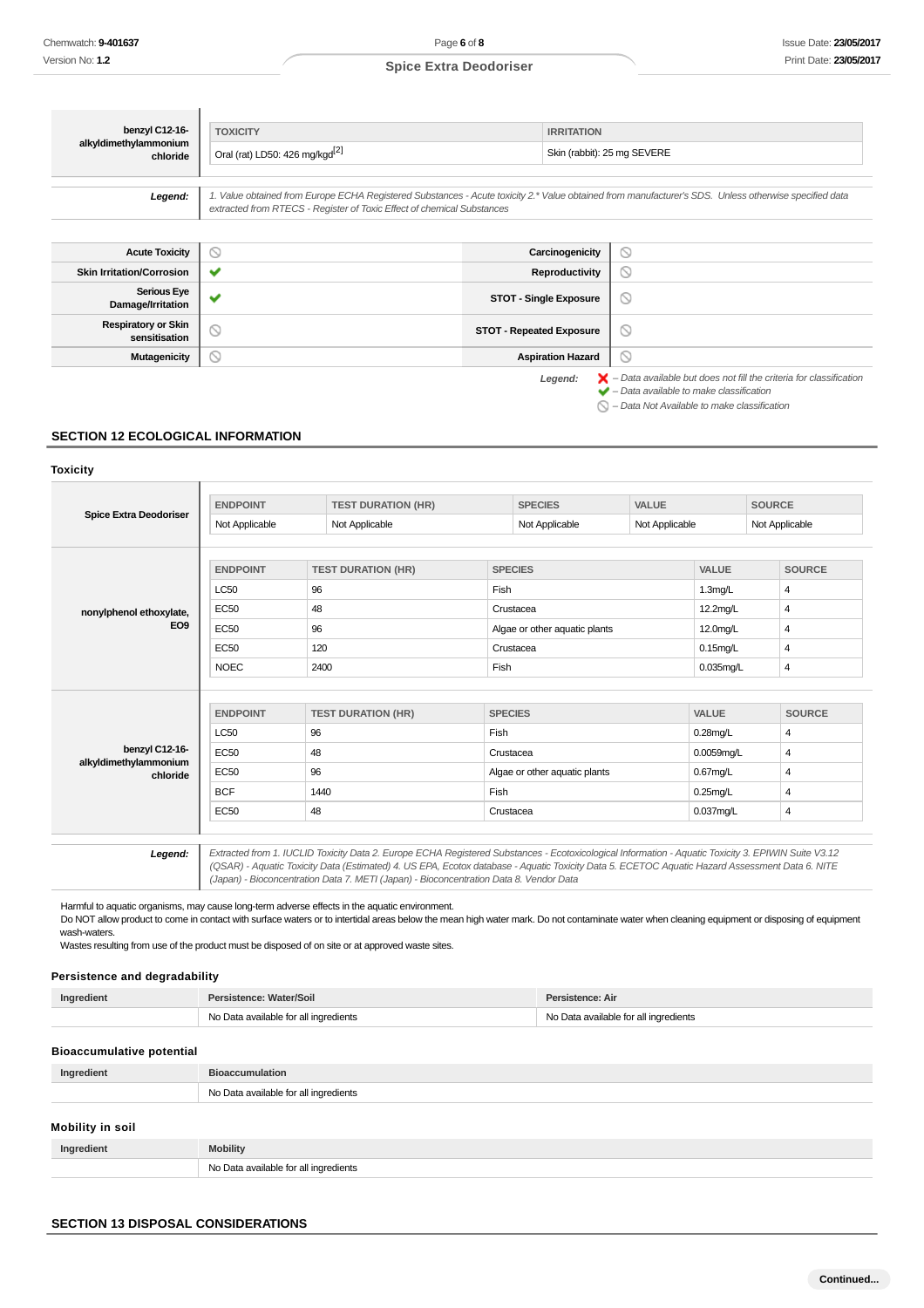#### **Waste treatment methods**

| <b>Product / Packaging</b><br>disposal | Legislation addressing waste disposal requirements may differ by country, state and/or territory. Each user must refer to laws operating in their area. In some<br>areas, certain wastes must be tracked.<br>A Hierarchy of Controls seems to be common - the user should investigate:<br>$\triangleright$ Reduction<br>Reuse<br>$\triangleright$ Recycling<br>• Disposal (if all else fails)<br>This material may be recycled if unused, or if it has not been contaminated so as to make it unsuitable for its intended use. If it has been contaminated, it may be<br>possible to reclaim the product by filtration, distillation or some other means. Shelf life considerations should also be applied in making decisions of this type.<br>Note that properties of a material may change in use, and recycling or reuse may not always be appropriate.<br>DO NOT allow wash water from cleaning or process equipment to enter drains.<br>If the may be necessary to collect all wash water for treatment before disposal.<br>In all cases disposal to sewer may be subject to local laws and regulations and these should be considered first.<br>$\blacktriangleright$ Where in doubt contact the responsible authority.<br>$\triangleright$ Recycle wherever possible.<br>• Consult manufacturer for recycling options or consult local or regional waste management authority for disposal if no suitable treatment or disposal facility<br>can be identified.<br>• Dispose of by: burial in a land-fill specifically licensed to accept chemical and / or pharmaceutical wastes or incineration in a licensed apparatus (after |
|----------------------------------------|-----------------------------------------------------------------------------------------------------------------------------------------------------------------------------------------------------------------------------------------------------------------------------------------------------------------------------------------------------------------------------------------------------------------------------------------------------------------------------------------------------------------------------------------------------------------------------------------------------------------------------------------------------------------------------------------------------------------------------------------------------------------------------------------------------------------------------------------------------------------------------------------------------------------------------------------------------------------------------------------------------------------------------------------------------------------------------------------------------------------------------------------------------------------------------------------------------------------------------------------------------------------------------------------------------------------------------------------------------------------------------------------------------------------------------------------------------------------------------------------------------------------------------------------------------------------------------------------------------------------------------------------|
|                                        | admixture with suitable combustible material).<br>Decontaminate empty containers. Observe all label safeguards until containers are cleaned and destroyed.                                                                                                                                                                                                                                                                                                                                                                                                                                                                                                                                                                                                                                                                                                                                                                                                                                                                                                                                                                                                                                                                                                                                                                                                                                                                                                                                                                                                                                                                              |
|                                        |                                                                                                                                                                                                                                                                                                                                                                                                                                                                                                                                                                                                                                                                                                                                                                                                                                                                                                                                                                                                                                                                                                                                                                                                                                                                                                                                                                                                                                                                                                                                                                                                                                         |

## **SECTION 14 TRANSPORT INFORMATION**

| Labels Required         |                     |  |
|-------------------------|---------------------|--|
| <b>Marine Pollutant</b> | <b>NO</b><br>$\sim$ |  |
| <b>HAZCHEM</b>          | Applicable<br>IVU   |  |

### **Land transport (ADG): NOT REGULATED FOR TRANSPORT OF DANGEROUS GOODS**

### **Air transport (ICAO-IATA / DGR): NOT REGULATED FOR TRANSPORT OF DANGEROUS GOODS**

**Sea transport (IMDG-Code / GGVSee): NOT REGULATED FOR TRANSPORT OF DANGEROUS GOODS**

## **Transport in bulk according to Annex II of MARPOL and the IBC code**

Not Applicable

#### **SECTION 15 REGULATORY INFORMATION**

**Safety, health and environmental regulations / legislation specific for the substance or mixture**

#### **NONYLPHENOL ETHOXYLATE, EO9(9016-45-9) IS FOUND ON THE FOLLOWING REGULATORY LISTS**

Australia Inventory of Chemical Substances (AICS)

#### **BENZYL C12-16-ALKYLDIMETHYLAMMONIUM CHLORIDE(68424-85-1) IS FOUND ON THE FOLLOWING REGULATORY LISTS**

Australia Inventory of Chemical Substances (AICS)

| <b>National Inventory</b>               | <b>Status</b>                                                                                                                                                                                |
|-----------------------------------------|----------------------------------------------------------------------------------------------------------------------------------------------------------------------------------------------|
| Australia - AICS                        | Y                                                                                                                                                                                            |
| Canada - DSL                            | Y                                                                                                                                                                                            |
| Canada - NDSL                           | N (nonylphenol ethoxylate, EO9; benzyl C12-16-alkyldimethylammonium chloride)                                                                                                                |
| China - IECSC                           | Y                                                                                                                                                                                            |
| Europe - EINEC / ELINCS /<br><b>NLP</b> | Y                                                                                                                                                                                            |
| Japan - ENCS                            | N (benzyl C12-16-alkyldimethylammonium chloride)                                                                                                                                             |
| Korea - KECI                            | Y                                                                                                                                                                                            |
| New Zealand - NZIoC                     | Y                                                                                                                                                                                            |
| Philippines - PICCS                     | Υ                                                                                                                                                                                            |
| USA - TSCA                              | Y                                                                                                                                                                                            |
| Legend:                                 | $Y = All$ ingredients are on the inventory<br>$N = Not$ determined or one or more ingredients are not on the inventory and are not exempt from listing(see specific ingredients in brackets) |

## **SECTION 16 OTHER INFORMATION**

#### **Other information**

Classification of the preparation and its individual components has drawn on official and authoritative sources as well as independent review by the Chemwatch Classification committee using available literature references.

The SDS is a Hazard Communication tool and should be used to assist in the Risk Assessment. Many factors determine whether the reported Hazards are Risks in the workplace or other settings. Risks may be determined by reference to Exposures Scenarios. Scale of use, frequency of use and current or available engineering controls must be considered.

#### **Definitions and abbreviations**

PC-TWA: Permissible Concentration-Time Weighted Average

PC-STEL: Permissible Concentration-Short Term Exposure Limit